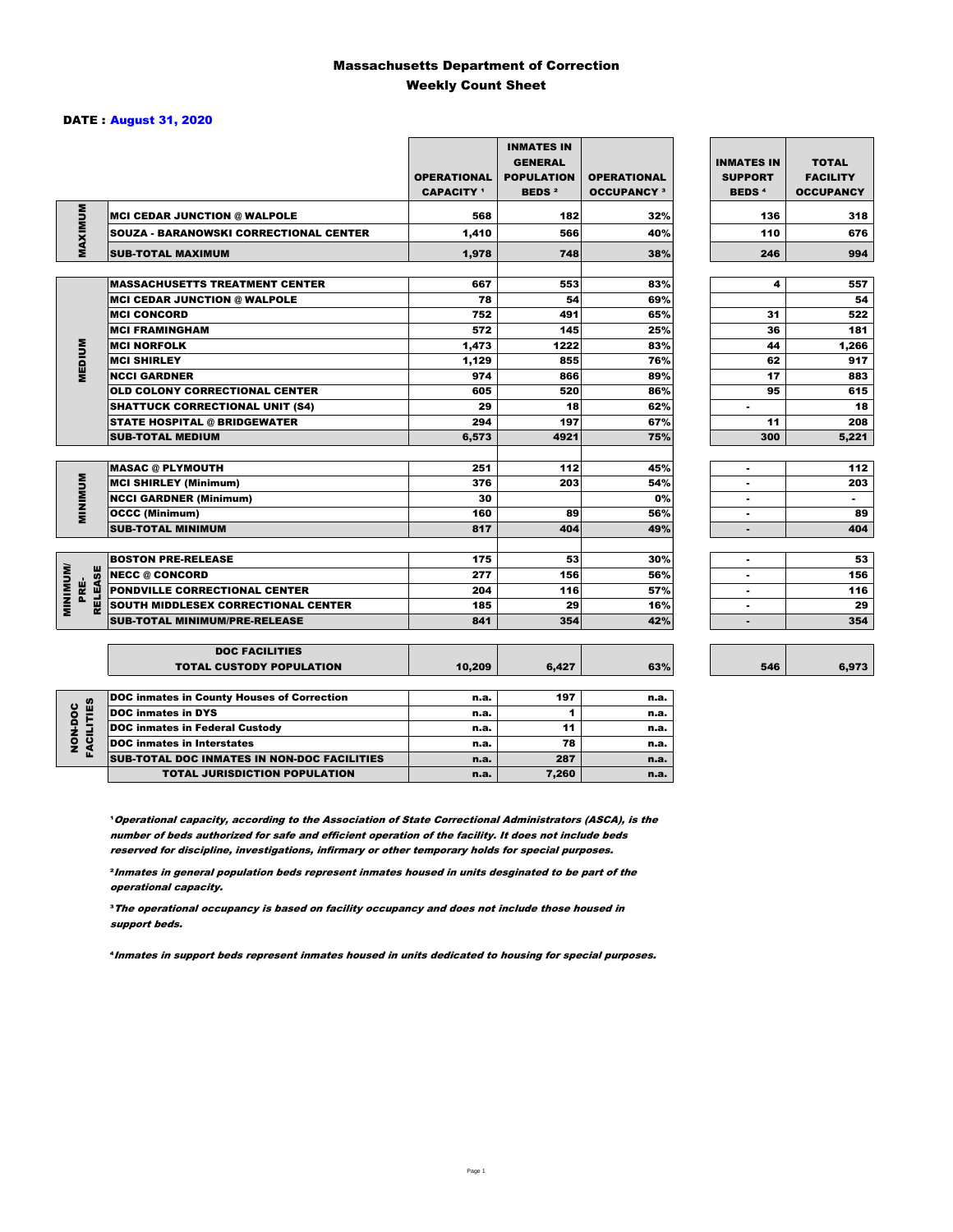### Massachusetts Department of Correction Weekly Count Sheet

| <b>CORRECTIONAL FACILITIES</b>      | <b>TREATMENT</b> | <b>FACILITY</b>  |
|-------------------------------------|------------------|------------------|
|                                     |                  |                  |
| <b>HOSPITAL MISSION</b>             | <b>BEDS</b>      | <b>OCCUPANCY</b> |
| <b>SHATTUCK CORRECTIONAL UNIT</b>   | 29               | 18               |
| <b>STATE HOSPITAL @ BRIDGEWATER</b> | 372              | 197              |
| <b>TOTAL</b>                        | 401              | 215              |

| <b>DOC INMATES IN COUNTY FACILITIES</b>                        | <b>FACILITY</b>  |
|----------------------------------------------------------------|------------------|
|                                                                | <b>OCCUPANCY</b> |
| <b>BARNSTABLE COUNTY</b>                                       |                  |
| <b>BERKSHIRE COUNTY</b>                                        | 4                |
| <b>BRISTOL COUNTY</b>                                          |                  |
| <b>DUKES COUNTY</b>                                            |                  |
| <b>ESSEX COUNTY</b>                                            | 1                |
| <b>FRANKLIN COUNTY</b>                                         | 11               |
| <b>HAMPDEN COUNTY*</b>                                         | 143              |
| <b>HAMPSHIRE COUNTY</b>                                        | 7                |
| <b>MIDDLESEX COUNTY</b>                                        | ٠                |
| <b>NORFOLK COUNTY</b>                                          |                  |
| <b>PLYMOUTH COUNTY</b>                                         | 30               |
| <b>SUFFOLK COUNTY</b>                                          | 1                |
| <b>WORCESTER COUNTY</b>                                        | ۰                |
| <b>TOTAL</b>                                                   | 197              |
| *Note* Hampden County has 89 Section 35 inmates (Stoney Brook) |                  |
| <b>DOC INMATES IN OTHER FACILITIES</b>                         | <b>FACILITY</b>  |
|                                                                | <b>OCCUPANCY</b> |
| <b>FEDERAL BUREAU OF PRISONS</b>                               | 11               |
| <b>DYS</b>                                                     | 1                |
| <b>INTERSTATES</b>                                             | 78               |
| <b>TOTAL</b>                                                   | 90               |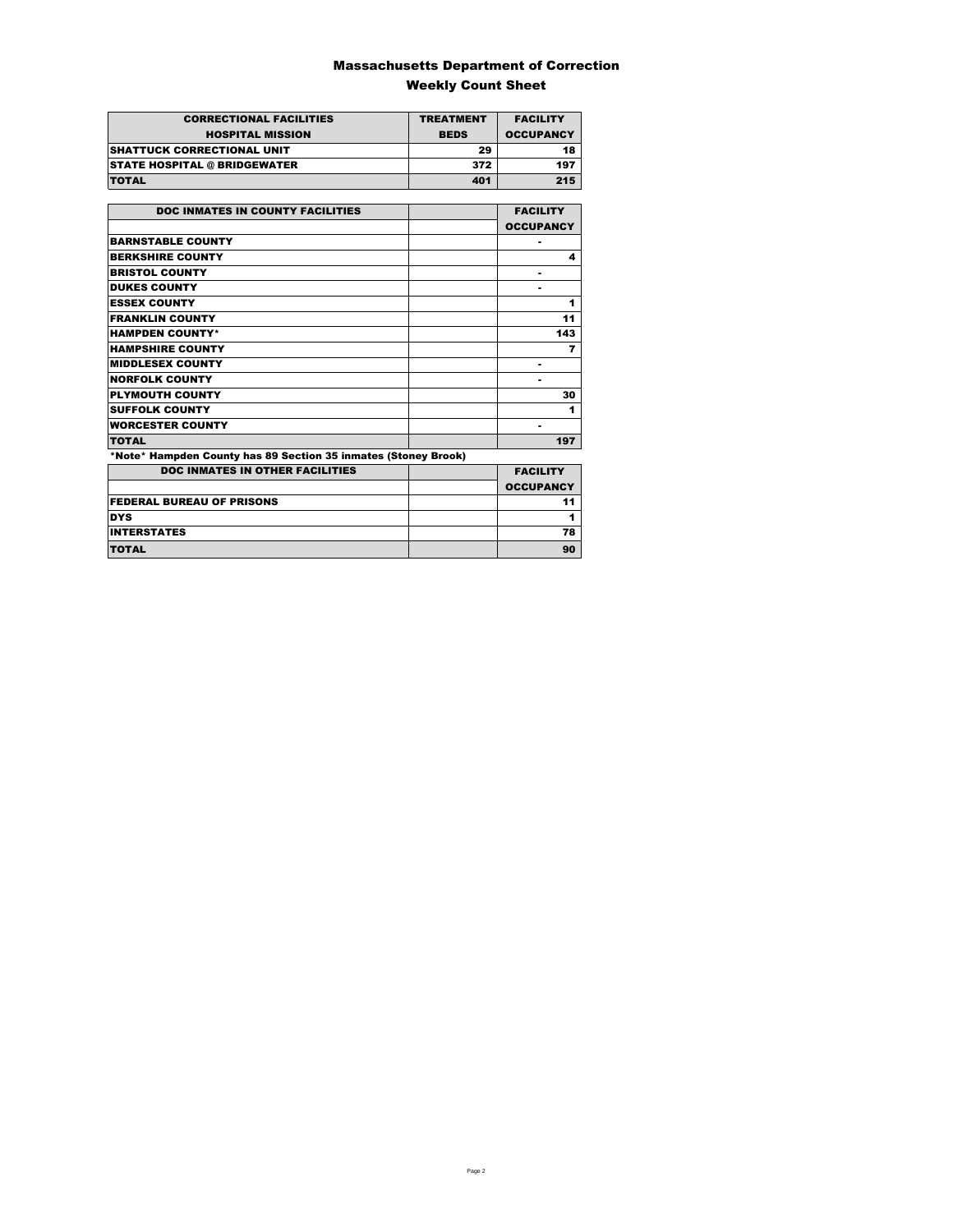#### **08/31/20**

| <b>COUNTY</b>         | <b>SECURITY LEVEL</b>                 |                                  |                               |                              |                               |                               |                                  |                              |                                  |                            | <b>TOTAL</b>                  |                            |
|-----------------------|---------------------------------------|----------------------------------|-------------------------------|------------------------------|-------------------------------|-------------------------------|----------------------------------|------------------------------|----------------------------------|----------------------------|-------------------------------|----------------------------|
| <b>BARNSTABLE</b>     | <b>TYPE</b>                           | <b>MAXIMUM</b>                   |                               | <b>MEDIUM</b>                |                               |                               | <b>MINIMUM</b>                   |                              | <b>PRE-RELEASE</b>               |                            | <b>TOTAL</b>                  |                            |
|                       |                                       | <b>MALE</b>                      | <b>FEMALE</b>                 | <b>MALE</b>                  | <b>FEMALE</b>                 | <b>MALE</b>                   | <b>FEMALE</b>                    | <b>MALE</b>                  | <b>FEMALE</b>                    | <b>MALE</b>                | <b>FEMALE</b>                 | <b>FACILITY</b>            |
|                       | <b>COUNTY</b>                         | $\mathbf 0$                      | $\mathbf{0}$                  | 62                           | 3                             | $\mathbf{0}$                  | 0                                | $\mathbf{0}$                 | $\overline{0}$                   | 62                         | 3                             | 65                         |
| <b>HOUSE OF</b>       | <b>STATE</b>                          | $\overline{0}$<br>0              | $\mathbf 0$                   | 0<br>0                       | $\mathbf 0$                   | $\overline{0}$                | $\overline{0}$                   | $\mathbf 0$                  | $\overline{0}$<br>0              | $\mathbf 0$<br>$\mathbf 0$ | 0<br>0                        | $\mathbf 0$<br>$\mathbf 0$ |
| <b>CORRECTION</b>     | <b>FEDERAL</b><br><b>TOTAL</b>        | $\overline{0}$                   | 0<br>$\mathbf{0}$             | 62                           | 0<br>3                        | 0<br>$\mathbf 0$              | $\mathbf 0$<br>$\mathbf 0$       | $\mathbf 0$<br>$\mathbf{0}$  | $\mathbf 0$                      | 62                         | 3                             | 65                         |
|                       | <b>COUNTY</b>                         | $\overline{0}$                   | $\overline{0}$                | 107                          | 10                            | $\Omega$                      | $\mathbf 0$                      | $\mathbf{0}$                 | $\overline{0}$                   | 107                        | 10                            | 117                        |
| JAIL                  | <b>OTHER COUNTY</b>                   | $\mathbf{0}$                     | 0                             | 0                            | 1                             | $\overline{0}$                | $\overline{0}$                   | $\Omega$                     | $\overline{0}$                   | 0                          | $\mathbf{1}$                  | 1                          |
|                       | FEDERAL                               | $\mathbf 0$                      | $\mathbf 0$                   | $\Omega$                     | $\Omega$                      | $\Omega$                      | $\overline{0}$                   | $\Omega$                     | $\mathbf 0$                      | $\mathbf 0$                | $\mathbf 0$                   | $\mathbf 0$                |
|                       | <b>TOTAL</b>                          | $\overline{0}$                   | $\Omega$                      | 107                          | 11                            | $\Omega$                      | $\overline{0}$                   | $\Omega$                     | $\overline{0}$                   | 107                        | 11                            | 118                        |
|                       | <b>FACILITY TOTAL</b>                 | 0                                | $\bf{0}$                      | 169                          | 14                            | 0                             | 0                                | $\bf{0}$                     | 0                                | 169                        | 14                            | 183                        |
| <b>BERKSHIRE</b>      | <b>TYPE</b>                           |                                  | <b>MAXIMUM</b>                |                              | <b>MEDIUM</b>                 |                               | <b>MINIMUM</b>                   |                              | <b>PRE-RELEASE</b>               |                            | <b>TOTAL</b>                  |                            |
|                       |                                       | <b>MALE</b>                      | <b>FEMALE</b>                 | <b>MALE</b>                  | <b>FEMALE</b>                 | <b>MALE</b>                   | <b>FEMALE</b>                    | <b>MALE</b>                  | <b>FEMALE</b>                    | <b>MALE</b>                | <b>FEMALE</b>                 | <b>FACILITY</b>            |
|                       | <b>COUNTY</b>                         | 0                                | $\mathbf 0$                   | 47                           | 0                             | 0                             | $\mathbf{0}$                     | $\mathbf{0}$                 | $\mathbf{0}$                     | 47                         | 0                             | 47                         |
| <b>HOUSE OF</b>       | <b>STATE</b>                          | $\mathbf 0$                      | $\mathbf 0$                   | 4                            | $\mathbf{0}$                  | $\mathbf{0}$                  | $\mathbf 0$                      | $\mathbf{0}$                 | $\overline{0}$                   | $\overline{4}$             | 0                             | 4                          |
| <b>CORRECTION</b>     | <b>FEDERAL</b>                        | $\overline{0}$<br>$\overline{0}$ | $\mathbf 0$<br>$\overline{0}$ | 0<br>51                      | $\mathbf{0}$<br>$\mathbf 0$   | 0<br>$\mathbf 0$              | $\overline{0}$<br>$\overline{0}$ | $\mathbf 0$<br>$\mathbf{0}$  | $\overline{0}$<br>$\overline{0}$ | $\mathbf 0$<br>51          | $\mathbf 0$<br>$\overline{0}$ | $\mathbf 0$                |
|                       | <b>TOTAL</b><br><b>COUNTY</b>         | $\overline{0}$                   | $\overline{0}$                | 96                           | $\mathbf 0$                   | $\mathbf 0$                   | $\overline{0}$                   | $\mathbf{0}$                 | $\overline{0}$                   | 96                         | $\mathbf{0}$                  | 51<br>96                   |
| <b>JAIL</b>           | <b>OTHER COUNTY</b>                   | $\mathbf{0}$                     | $\mathbf 0$                   | 0                            | $\mathbf{0}$                  | $\mathbf{0}$                  | $\overline{0}$                   | $\Omega$                     | $\mathbf 0$                      | 0                          | $\mathbf{0}$                  | $\pmb{0}$                  |
|                       | <b>FEDERAL</b>                        | $\mathbf 0$                      | $\mathbf 0$                   | 0                            | $\mathbf{0}$                  | $\mathbf{0}$                  | $\mathbf 0$                      | $\mathbf{0}$                 | $\overline{0}$                   | $\mathbf 0$                | $\mathbf{0}$                  | $\mathbf 0$                |
|                       | <b>TOTAL</b>                          | $\mathbf 0$                      | $\overline{0}$                | 96                           | $\mathbf 0$                   | $\overline{0}$                | $\mathbf 0$                      | $\mathbf{0}$                 | $\mathbf 0$                      | 96                         | $\overline{0}$                | 96                         |
|                       | <b>FACILITY TOTAL</b>                 | 0                                | 0                             | 147                          | 0                             | $\mathbf{0}$                  | 0                                | $\bf{0}$                     | 0                                | 147                        | 0                             | 147                        |
| <b>BRISTOL</b>        | <b>TYPE</b>                           | <b>MAXIMUM</b>                   |                               |                              |                               |                               |                                  |                              | <b>PRE-RELEASE</b>               |                            |                               |                            |
| <b>Ash Street</b>     |                                       | <b>MALE</b>                      | <b>FEMALE</b>                 | <b>MEDIUM</b><br><b>MALE</b> | <b>FEMALE</b>                 | <b>MALE</b>                   | <b>MINIMUM</b><br><b>FEMALE</b>  | <b>MALE</b>                  | <b>FEMALE</b>                    | <b>MALE</b>                | <b>TOTAL</b>                  | <b>FEMALE FACILITY</b>     |
|                       | <b>COUNTY</b>                         | $\mathbf 0$                      | $\mathbf 0$                   | 16                           | $\mathbf{0}$                  | $\mathbf{0}$                  | 0                                | $\mathbf{0}$                 | 0                                | 16                         | 0                             | 16                         |
| <b>HOUSE OF</b>       | <b>STATE</b>                          | $\overline{0}$                   | $\mathbf 0$                   | 0                            | $\mathbf 0$                   | $\Omega$                      | $\mathbf{0}$                     | $\mathbf{0}$                 | $\overline{0}$                   | 0                          | 0                             | $\pmb{0}$                  |
| <b>CORRECTION</b>     | <b>FEDERAL</b>                        | $\mathbf{0}$                     | $\mathbf 0$                   | $\Omega$                     | $\mathbf 0$                   | $\Omega$                      | $\mathbf 0$                      | $\mathbf{0}$                 | $\overline{0}$                   | $\mathbf 0$                | $\mathbf{0}$                  | $\mathbf 0$                |
|                       | <b>TOTAL</b>                          | $\overline{0}$                   | $\Omega$                      | 16                           | $\overline{0}$                | $\mathbf 0$                   | $\overline{0}$                   | $\mathbf{0}$                 | $\overline{0}$                   | 16                         | $\overline{0}$                | 16                         |
|                       | <b>COUNTY</b>                         | $\overline{0}$                   | $\Omega$                      | 80                           | $\overline{0}$                | $\overline{0}$                | $\overline{0}$                   | $\Omega$                     | 0                                | 80                         | $\overline{0}$                | 80                         |
| JAIL                  | <b>OTHER COUNTY</b>                   | $\mathbf 0$<br>$\overline{0}$    | $\mathbf 0$<br>$\mathbf 0$    | $\mathbf 0$<br>$\Omega$      | $\mathbf 0$<br>$\overline{0}$ | $\mathbf{0}$<br>$\Omega$      | $\mathbf 0$<br>0                 | $\mathbf 0$<br>$\Omega$      | 0                                | $\mathbf 0$<br>$\mathbf 0$ | $\mathbf{0}$<br>0             | $\mathbf 0$<br>$\mathbf 0$ |
|                       | <b>FEDERAL</b><br><b>TOTAL</b>        | $\overline{0}$                   | $\mathbf{0}$                  | 80                           | $\mathbf 0$                   | $\mathbf{0}$                  | $\overline{0}$                   | $\Omega$                     | $\overline{0}$                   | 80                         | $\overline{0}$                | 80                         |
|                       | <b>FACILITY TOTAL</b>                 | 0                                | $\mathbf 0$                   | 96                           | 0                             | $\mathbf{0}$                  | 0                                | 0                            | 0                                | 96                         | 0                             | 96                         |
|                       |                                       |                                  |                               |                              |                               |                               |                                  |                              |                                  |                            |                               |                            |
| <b>BRISTOL</b>        | <b>TYPE</b>                           | <b>MAXIMUM</b>                   |                               | <b>MEDIUM</b>                |                               |                               | <b>MINIMUM</b>                   |                              | <b>PRE-RELEASE</b>               |                            | <b>TOTAL</b>                  |                            |
| <b>Dartmouth</b>      | <b>COUNTY</b>                         | <b>MALE</b><br>$\mathbf 0$       | <b>FEMALE</b><br>$\mathbf 0$  | <b>MALE</b><br>118           | <b>FEMALE</b><br>0            | <b>MALE</b><br>0              | <b>FEMALE</b><br>0               | <b>MALE</b><br>$\mathbf{0}$  | <b>FEMALE</b><br>$\overline{0}$  | <b>MALE</b><br>118         | <b>FEMALE</b><br>0            | <b>FACILITY</b><br>118     |
| <b>HOUSE OF</b>       | <b>STATE</b>                          | $\overline{0}$                   | $\Omega$                      | 0                            | $\mathbf 0$                   | $\Omega$                      | 0                                | $\Omega$                     | $\mathbf{0}$                     | 0                          | $\mathbf 0$                   | 0                          |
| <b>CORRECTION</b>     | <b>FEDERAL</b>                        | $\overline{0}$                   | $\mathbf{0}$                  | 3                            | 0                             | 0                             | 0                                | $\mathbf{0}$                 | $\overline{0}$                   | 3                          | $\mathbf 0$                   | 3                          |
|                       | <b>TOTAL</b>                          | $\overline{0}$                   | $\mathbf{0}$                  | 121                          | $\mathbf{0}$                  | $\overline{0}$                | $\mathbf 0$                      | $\mathbf{0}$                 | $\mathbf 0$                      | 121                        | $\mathbf{0}$                  | 121                        |
|                       | <b>COUNTY</b>                         | $\mathbf 0$                      | $\mathbf{0}$                  | 400                          | 14                            | $\mathbf{0}$                  | $\mathbf 0$                      | $\mathbf{0}$                 | $\mathbf 0$                      | 400                        | 14                            | 414                        |
| JAIL                  | <b>OTHER COUNTY</b>                   | $\overline{0}$                   | $\mathbf 0$                   | 43                           | $\mathbf 0$                   | $\overline{0}$                | $\overline{0}$                   | $\Omega$                     | $\overline{0}$                   | 43                         | 0                             | 43                         |
|                       | <b>FEDERAL</b>                        | $\mathbf 0$<br>$\mathbf 0$       | $\mathbf 0$<br>$\overline{0}$ | 2                            | $\mathbf 0$<br>14             | 0<br>$\mathbf 0$              | $\mathbf 0$<br>$\mathbf 0$       | $\mathbf{0}$<br>$\mathbf{0}$ | 0                                | $\overline{2}$             | $\mathbf 0$                   | $\overline{c}$             |
|                       | <b>TOTAL</b><br><b>FACILITY TOTAL</b> | O                                | 0                             | 445<br>566                   | 14                            | 0                             | $\bf{0}$                         | 0                            | $\mathbf 0$<br>0                 | 445<br>566                 | 14<br>14                      | 459<br>580                 |
|                       |                                       |                                  |                               |                              |                               |                               |                                  |                              |                                  |                            |                               |                            |
| <b>BRISTOL</b>        | <b>TYPE</b>                           | <b>MAXIMUM</b>                   |                               | <b>MEDIUM</b>                |                               |                               | <b>MINIMUM</b>                   |                              | <b>PRE-RELEASE</b>               |                            | <b>TOTAL</b>                  |                            |
| <b>Women's Center</b> |                                       | <b>MALE</b>                      | <b>FEMALE</b>                 | <b>MALE</b>                  | <b>FEMALE</b>                 | <b>MALE</b>                   | <b>FEMALE</b>                    | <b>MALE</b>                  | <b>FEMALE</b>                    | <b>MALE</b>                | <b>FEMALE</b>                 | <b>FACILITY</b>            |
|                       | <b>COUNTY</b>                         | $\mathbf 0$<br>$\overline{0}$    | 0<br>0                        | 0<br>$\overline{0}$          | 5<br>$\mathbf 0$              | $\mathbf 0$<br>$\Omega$       | 1<br>$\mathbf 0$                 | $\mathbf 0$<br>$\mathbf{0}$  | $\mathbf 0$<br>$\mathbf 0$       | 0<br>$\mathbf{0}$          | 6<br>$\overline{0}$           | 6<br>0                     |
| <b>SENTENCED</b>      | <b>STATE</b><br><b>FEDERAL</b>        | $\mathbf{0}$                     | 0                             | 0                            | $\pmb{0}$                     | $\mathbf 0$                   | 0                                | $\mathbf 0$                  | 0                                | $\pmb{0}$                  | $\mathbf 0$                   | $\pmb{0}$                  |
|                       | <b>TOTAL</b>                          | $\overline{0}$                   | $\overline{0}$                | $\overline{0}$               | $\overline{5}$                | $\overline{0}$                | $\mathbf{1}$                     | $\mathbf{0}$                 | $\overline{0}$                   | $\bf 0$                    | 6                             | $\,6$                      |
|                       | <b>COUNTY</b>                         | $\overline{0}$                   | $\Omega$                      | $\overline{0}$               | 19                            | $\Omega$                      | $\overline{0}$                   | $\Omega$                     | $\overline{0}$                   | $\pmb{0}$                  | 19                            | 19                         |
| <b>UNSENTENCED</b>    | INS                                   | $\mathbf 0$                      | 0                             | $\pmb{0}$                    | $\mathbf 0$                   | $\mathbf{0}$                  | 0                                | $\mathbf{0}$                 | $\mathbf 0$                      | $\pmb{0}$                  | $\mathbf 0$                   | $\pmb{0}$                  |
|                       | <b>FEDERAL</b>                        | $\overline{0}$                   | $\Omega$                      | $\overline{0}$               | $\mathbf{0}$                  | $\Omega$                      | $\overline{0}$                   | $\Omega$                     | $\overline{0}$                   | 0                          | 0                             | $\mathbf 0$                |
|                       | <b>TOTAL</b>                          | $\overline{0}$                   | $\overline{0}$                | $\overline{0}$               | 19                            | $\overline{0}$                | $\overline{0}$                   | $\overline{0}$               | $\overline{0}$                   | $\bf 0$                    | 19                            | 19                         |
|                       | <b>FACILITY TOTAL</b>                 | 0                                | $\mathbf 0$                   | $\bf{0}$                     | 24                            | $\mathbf 0$                   | 1                                | $\mathbf 0$                  | 0                                | 0                          | 25                            | 25                         |
| <b>DUKES</b>          | <b>TYPE</b>                           |                                  | <b>MAXIMUM</b>                |                              | <b>MEDIUM</b>                 |                               | <b>MINIMUM</b>                   |                              | <b>PRE-RELEASE</b>               |                            | <b>TOTAL</b>                  |                            |
|                       |                                       | <b>MALE</b>                      | <b>FEMALE</b>                 | <b>MALE</b>                  | <b>FEMALE</b>                 | <b>MALE</b>                   | <b>FEMALE</b>                    | <b>MALE</b>                  | <b>FEMALE</b>                    | <b>MALE</b>                |                               | <b>FEMALE   FACILITY</b>   |
|                       | <b>COUNTY</b>                         | 3                                | $\mathbf 0$                   | $\mathbf{1}$                 | $\mathbf{0}$                  | $\overline{2}$                | $\mathbf 0$                      | $\mathbf 0$                  | $\mathbf 0$                      | 6                          | $\mathbf{0}$                  | 6                          |
| <b>HOUSE OF</b>       | <b>STATE</b>                          | 0                                | $\mathbf{0}$                  | 0                            | $\mathbf 0$                   | $\mathbf 0$                   | 0                                | 0                            | $\mathbf 0$                      | 0                          | 0                             | $\mathbf 0$                |
| <b>CORRECTION</b>     | <b>FEDERAL</b><br><b>TOTAL</b>        | 0<br>3                           | $\mathbf{0}$<br>$\mathbf 0$   | 0<br>$\mathbf{1}$            | $\mathbf 0$<br>$\mathbf 0$    | $\mathbf 0$<br>$\overline{2}$ | $\overline{0}$<br>$\mathbf 0$    | 0<br>$\mathbf 0$             | $\overline{0}$<br>$\mathbf 0$    | $\pmb{0}$<br>$\,6$         | 0<br>$\mathbf 0$              | $\mathbf 0$<br>$\,6$       |
|                       | <b>COUNTY</b>                         | 0                                | $\mathbf{0}$                  | $\pmb{0}$                    | $\mathbf 0$                   | $\mathbf 0$                   | $\mathbf 0$                      | $\mathbf 0$                  | $\mathbf 0$                      | 0                          | 0                             | $\pmb{0}$                  |
| JAIL                  | <b>OTHER COUNTY</b>                   | $\mathbf 0$                      | $\mathbf{0}$                  | $\overline{0}$               | $\mathbf{0}$                  | $\overline{0}$                | $\mathbf 0$                      | $\mathbf{0}$                 | $\overline{0}$                   | $\mathbf 0$                | $\mathbf{0}$                  | $\pmb{0}$                  |
|                       | <b>FEDERAL</b>                        | 0                                | $\mathbf{0}$                  | 0                            | $\pmb{0}$                     | $\mathbf{0}$                  | 0                                | $\mathbf 0$                  | $\mathbf 0$                      | 0                          | $\mathbf 0$                   | $\pmb{0}$                  |
|                       | <b>TOTAL</b>                          | $\mathbf 0$                      | $\mathbf{0}$                  | $\pmb{0}$                    | $\pmb{0}$                     | $\mathbf 0$                   | $\mathbf 0$                      | $\mathbf{0}$                 |                                  | $\pmb{0}$                  | $\mathbf 0$                   | $\pmb{0}$                  |
|                       | <b>FACILITY TOTAL</b>                 | 3                                | $\bf{0}$                      | 1                            | $\mathbf{0}$                  | $\overline{\mathbf{2}}$       | 0                                | $\mathbf{0}$                 |                                  | 6                          | 0                             | $\bf 6$                    |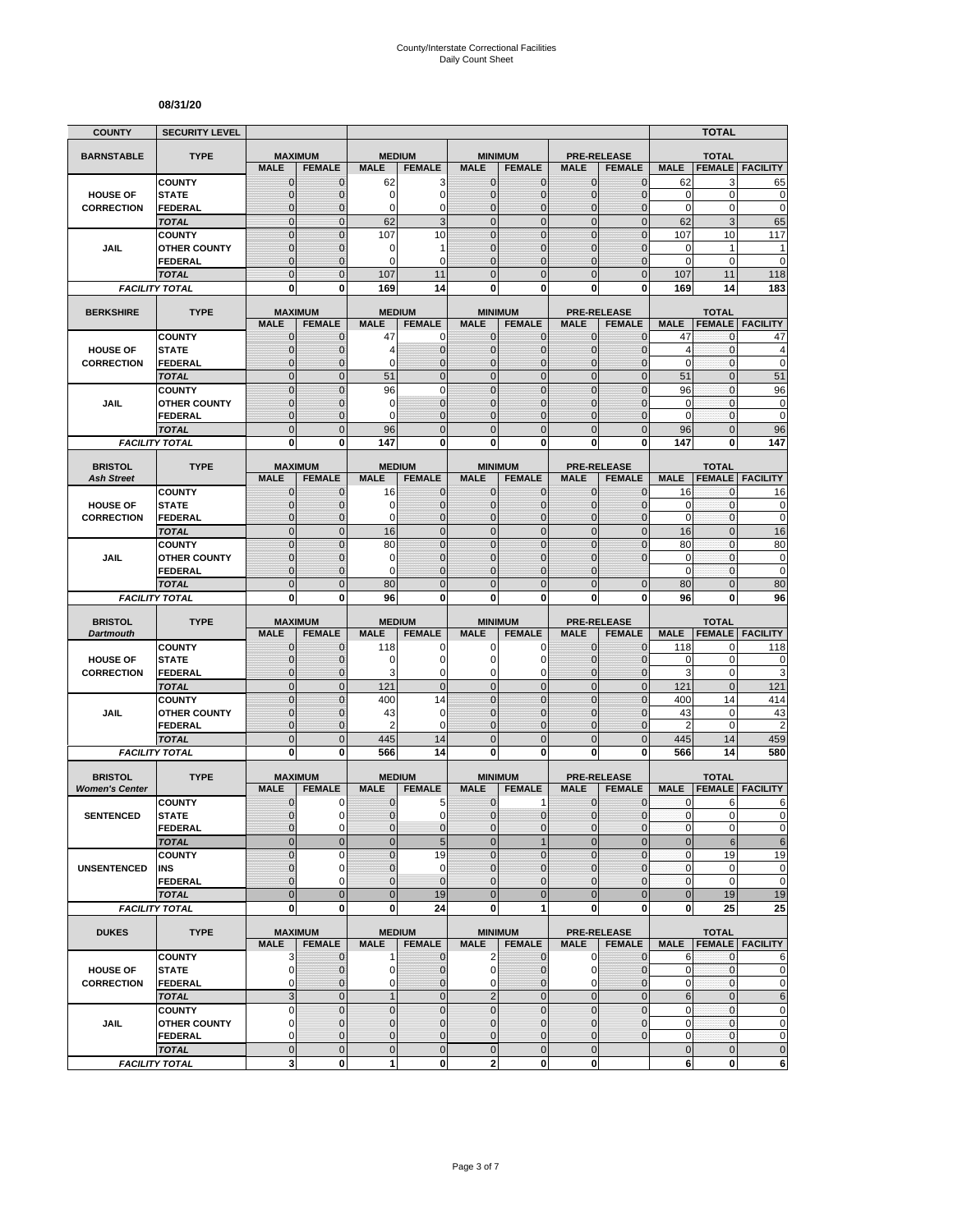# County/Interstate Correctional Facilities Daily Count Sheet

| <b>ESSEX</b>          | <b>TYPE</b>                           |                               | <b>MAXIMUM</b>                | <b>MEDIUM</b>                  |                               | <b>MINIMUM</b>                |                             |                               | <b>PRE-RELEASE</b>            |                               | <b>TOTAL</b>                |                        |
|-----------------------|---------------------------------------|-------------------------------|-------------------------------|--------------------------------|-------------------------------|-------------------------------|-----------------------------|-------------------------------|-------------------------------|-------------------------------|-----------------------------|------------------------|
| <b>Middleton</b>      |                                       | <b>MALE</b>                   | <b>FEMALE</b>                 | <b>MALE</b>                    | <b>FEMALE</b>                 | <b>MALE</b>                   | <b>FEMALE</b>               | <b>MALE</b>                   | <b>FEMALE</b>                 | <b>MALE</b>                   |                             | <b>FEMALE FACILITY</b> |
|                       | <b>COUNTY</b>                         | 0                             | $\mathbf 0$                   | 205                            | 0                             | $\mathbf{0}$                  | $\mathbf{0}$                | $\mathbf{0}$                  | $\Omega$                      | 205                           | 0                           | 205                    |
| <b>HOUSE OF</b>       | <b>STATE</b>                          | 0                             | $\mathbf 0$                   | $\Omega$                       | 0                             | $\mathbf 0$                   | $\mathbf{0}$                | $\mathbf{0}$                  | $\Omega$                      | $\Omega$                      | $\mathbf{0}$                | 0                      |
| <b>CORRECTION</b>     | <b>FEDERAL</b>                        | $\Omega$<br>$\mathbf 0$       | $\mathbf 0$<br>$\overline{0}$ | $\Omega$                       | $\overline{0}$<br>$\mathbf 0$ | $\mathbf{0}$<br>$\mathbf{0}$  | $\mathbf{0}$<br>$\mathbf 0$ | $\mathbf{0}$<br>$\mathbf 0$   | $\Omega$<br>$\overline{0}$    | $\Omega$                      | $\mathbf 0$<br>$\mathbf{0}$ | $\mathbf 0$<br>205     |
|                       | <b>TOTAL</b><br><b>COUNTY</b>         | $\mathbf 0$                   | $\mathbf{0}$                  | 205<br>693                     | $\overline{1}$                | $\mathbf{0}$                  | $\mathbf 0$                 | $\mathbf{0}$                  | $\mathbf 0$                   | 205<br>693                    | $\mathbf{1}$                | 694                    |
| JAIL                  | <b>OTHER COUNTY</b>                   | $\mathbf{0}$                  | $\mathbf 0$                   | 0                              | 0                             | $\mathbf{0}$                  | $\Omega$                    | $\mathbf{0}$                  | ſ                             | $\Omega$                      | 0                           | 0                      |
|                       | <b>FEDERAL</b>                        | $\mathbf{0}$                  |                               | $\Omega$                       | 0                             | $\mathbf{0}$                  | $\mathbf 0$                 | $\mathbf{0}$                  | $\mathbf 0$                   | $\mathbf 0$                   | 0                           | $\mathbf 0$            |
|                       | <b>TOTAL</b>                          | $\Omega$                      | $\overline{0}$                | 693                            | $\overline{1}$                | $\mathbf{0}$                  | $\Omega$                    | $\overline{0}$                | $\Omega$                      | 693                           |                             | 694                    |
|                       | <b>FACILITY TOTAL</b>                 | 0                             | 0                             | 898                            | 1                             | $\bf{0}$                      | 0                           | 0                             | 0                             | 898                           |                             | 899                    |
| <b>ESSEX</b>          | <b>TYPE</b>                           |                               | <b>MAXIMUM</b>                |                                | <b>MEDIUM</b>                 |                               | <b>MINIMUM</b>              |                               | <b>PRE-RELEASE</b>            |                               | <b>TOTAL</b>                |                        |
| W.I.T.                |                                       | <b>MALE</b>                   | <b>FEMALE</b>                 | <b>MALE</b>                    | <b>FEMALE</b>                 | <b>MALE</b>                   | <b>FEMALE</b>               | <b>MALE</b>                   | <b>FEMALE</b>                 | <b>MALE</b>                   | <b>FEMALE</b>               | <b>FACILITY</b>        |
|                       | <b>COUNTY</b>                         | $\mathbf{0}$                  | 0                             | $\mathbf 0$                    | $\mathbf{0}$                  | $\mathbf{0}$                  | $\mathbf{0}$                | 0                             | 10                            | 0                             | 10                          | 10                     |
| <b>SENTENCED</b>      | <b>STATE</b>                          | 0                             | $\overline{0}$                | $\mathbf{0}$                   | 0                             | $\mathbf{0}$                  | $\mathbf{0}$                | $\mathbf 0$                   | 0                             | $\mathbf 0$                   | $\mathbf 0$                 | $\mathbf 0$            |
|                       | <b>FEDERAL</b>                        | $\overline{0}$                | $\mathbf 0$                   | $\Omega$                       | 0                             | $\mathbf{0}$                  | $\Omega$                    | 0                             | $\Omega$                      | $\mathbf{0}$                  | $\Omega$                    | $\mathbf 0$            |
|                       | <b>TOTAL</b>                          | $\overline{0}$                | $\overline{0}$                | $\mathbf 0$                    | $\overline{0}$                | $\mathbf{0}$                  | $\overline{0}$              | $\mathbf 0$                   | 10                            | $\mathbf{0}$                  | 10                          | 10                     |
|                       | <b>FACILITY TOTAL</b>                 | $\bf{0}$                      | 0                             | $\bf{0}$                       | O                             | $\bf{0}$                      | 0                           | 0                             | 10                            | $\bf{0}$                      | 10                          | 10                     |
| <b>ESSEX</b>          | <b>TYPE</b>                           |                               | <b>MAXIMUM</b>                |                                | <b>MEDIUM</b>                 |                               | <b>MINIMUM</b>              |                               | <b>PRE-RELEASE</b>            |                               | <b>TOTAL</b>                |                        |
| LCAC                  |                                       | <b>MALE</b>                   | <b>FEMALE</b>                 | <b>MALE</b>                    | <b>FEMALE</b>                 | <b>MALE</b>                   | <b>FEMALE</b>               | <b>MALE</b>                   | <b>FEMALE</b>                 | <b>MALE</b>                   | <b>FEMALE</b>               | <b>FACILITY</b>        |
|                       | <b>COUNTY</b>                         | 0                             | $\mathbf 0$                   | $\mathbf{0}$                   | 0                             | $\mathbf 0$                   | $\mathbf{0}$                | 76                            | $\Omega$                      | 76                            | $\mathbf 0$                 | 76                     |
| <b>HOUSE OF</b>       | <b>STATE</b>                          | $\Omega$                      | $\mathbf 0$                   | $\Omega$                       | 0                             | $\Omega$                      | $\Omega$                    | 1                             | $\Omega$                      | 1                             | $\Omega$                    |                        |
| <b>CORRECTION</b>     | <b>FEDERAL</b>                        | 0                             | $\overline{0}$                | $\mathbf{0}$                   | 0                             | $\mathbf 0$                   | $\overline{0}$              | 0                             | $\mathcal{C}$                 | $\mathbf 0$                   | $\mathbf{0}$                | $\pmb{0}$              |
|                       | <b>TOTAL</b>                          | $\overline{0}$                | $\overline{0}$                | $\overline{0}$                 | $\overline{0}$                | $\mathbf 0$                   | $\overline{0}$              | 77                            | $\overline{0}$                | 77                            | $\Omega$                    | 77                     |
|                       | <b>FACILITY TOTAL</b>                 | 0                             | 0                             | 0                              | 0                             | $\bf{0}$                      | 0                           | 77                            | 0                             | 77                            | 0                           | 77                     |
| <b>FRANKLIN</b>       | <b>TYPE</b>                           |                               | <b>MAXIMUM</b>                |                                | <b>MEDIUM</b>                 |                               | <b>MINIMUM</b>              |                               | <b>PRE-RELEASE</b>            |                               | <b>TOTAL</b>                |                        |
|                       |                                       | <b>MALE</b>                   | <b>FEMALE</b>                 | <b>MALE</b>                    | <b>FEMALE</b>                 | <b>MALE</b>                   | <b>FEMALE</b>               | <b>MALE</b>                   | <b>FEMALE</b>                 | <b>MALE</b>                   | <b>FEMALE</b>               | <b>FACILITY</b>        |
|                       | <b>COUNTY</b>                         | 0                             | 0                             | 42                             | Δ                             | $\mathbf{0}$                  | 0                           | 0                             | $\Omega$                      | 42                            | Δ                           | 46                     |
| <b>HOUSE OF</b>       | <b>OTHER - VT</b>                     | 0                             | $\overline{0}$                | $\Omega$                       | 0                             | $\mathbf 0$                   | 0                           | $\mathbf 0$                   | $\mathcal{C}$                 | $\mathbf 0$                   | $\mathbf 0$                 | 0                      |
| <b>CORRECTION</b>     | <b>STATE</b>                          | 0                             | $\mathbf 0$                   | 4                              | 0                             | 3                             | 2                           | 2                             | $\Omega$                      | 9                             | $\overline{2}$              | 11                     |
|                       | <b>FEDERAL</b>                        | $\mathbf{0}$                  | $\overline{0}$                | $\Omega$                       | 0                             | $\mathbf{0}$                  | $\mathbf 0$                 | 0                             | $\overline{0}$                | $\mathbf 0$                   | $\mathbf 0$                 | $\mathbf 0$            |
|                       | <b>TOTAL</b>                          | $\mathbf 0$                   | $\mathbf{0}$                  | 46                             | $\overline{\mathbf{4}}$       | 3                             | $\overline{2}$              | $\overline{2}$                | $\overline{0}$                | 51                            | 6                           | 57                     |
|                       | <b>COUNTY</b>                         | $\mathbf 0$<br>$\overline{0}$ | $\mathbf 0$<br>$\mathbf 0$    | 50                             | 7<br>0                        | $\mathbf{0}$<br>$\Omega$      | $\mathbf 0$<br>$\Omega$     | $\mathbf{0}$<br>$\mathbf 0$   | $\overline{0}$<br>$\sqrt{ }$  | 50<br>26                      | 7<br>$\Omega$               | 57<br>26               |
| <b>JAIL</b>           | <b>OTHER COUNTY</b><br><b>FEDERAL</b> | $\overline{0}$                | $\overline{0}$                | 26<br>1                        | 0                             | $\mathbf{0}$                  | $\overline{0}$              | $\mathbf{0}$                  | $\mathbf 0$                   | $\mathbf{1}$                  | $\mathbf 0$                 |                        |
|                       | <b>TOTAL</b>                          | $\mathbf 0$                   | $\mathbf 0$                   | 77                             | $\overline{7}$                | $\mathbf 0$                   | $\overline{0}$              | $\mathbf 0$                   | $\Omega$                      | 77                            | $\overline{7}$              | 84                     |
|                       | <b>FACILITY TOTAL</b>                 | $\mathbf{0}$                  | 0                             | 123                            | 11                            | 3                             | $\mathbf{2}$                | $\overline{2}$                | 0                             | 128                           | 13                          | 141                    |
|                       |                                       |                               |                               |                                |                               |                               |                             |                               |                               |                               |                             |                        |
| <b>HAMPDEN</b>        | <b>TYPE</b>                           |                               | <b>MAXIMUM</b>                | <b>MEDIUM</b>                  |                               | <b>MINIMUM</b>                |                             |                               | <b>PRE-RELEASE</b>            |                               | <b>TOTAL</b>                |                        |
| <b>HOC/JAIL</b>       |                                       | <b>MALE</b>                   | <b>FEMALE</b>                 | <b>MALE</b>                    | <b>FEMALE</b>                 | <b>MALE</b>                   | <b>FEMALE</b>               | <b>MALE</b>                   | <b>FEMALE</b>                 | <b>MALE</b>                   | <b>FEMALE</b>               | <b>FACILITY</b>        |
| <b>HOUSE OF</b>       | <b>COUNTY</b><br><b>STATE</b>         | $\mathbf{0}$<br>$\Omega$      | 0<br>$\overline{0}$           | 94<br>22                       | 0<br>$\overline{0}$           | 15<br>22                      | $\mathbf 0$<br>$\Omega$     | 0<br>1                        | $\Omega$<br>$\Omega$          | 109<br>45                     | $\mathbf 0$<br>$\mathbf{0}$ | 109<br>45              |
| <b>CORRECTION</b>     | <b>STATE - ELMO</b>                   |                               |                               |                                |                               |                               |                             | 1                             | $\Omega$                      | $\mathbf{1}$                  | $\mathbf{0}$                | 1                      |
|                       | <b>FEDERAL</b>                        | $\mathbf{0}$                  | $\mathbf 0$                   | 0                              | 0                             | 0                             | 0                           | 0                             | $\overline{0}$                | $\Omega$                      | $\mathbf{0}$                | 0                      |
|                       | <b>TOTAL</b>                          | $\mathbf{0}$                  | $\overline{0}$                | 116                            | $\overline{0}$                | 37                            | $\mathbf{0}$                | $\overline{2}$                | $\overline{0}$                | 155                           | $\mathbf 0$                 | 155                    |
|                       | <b>COUNTY</b>                         | $\Omega$                      | $\overline{0}$                | 414                            | $\overline{0}$                | $\Omega$                      | $\Omega$                    | $\overline{0}$                | $\Omega$                      | 414                           | $\Omega$                    | 414                    |
| JAIL                  | <b>OTHER COUNTY</b>                   | 0                             | $\mathbf 0$                   | 0                              | 0                             | $\mathbf{0}$                  | $\Omega$                    | $\overline{0}$                | $\Omega$                      | $\mathbf 0$                   | $\mathbf{0}$                | $\mathbf 0$            |
|                       | <b>FEDERAL</b>                        | $\Omega$<br>$\overline{0}$    | $\Omega$<br>$\sqrt{ }$        | 10<br>424                      | $\Omega$<br>$\overline{0}$    |                               | $\Omega$<br>$\Omega$        | $\mathbf 0$<br>$\overline{0}$ | $\Omega$                      | 11                            | $\Omega$                    | 11                     |
|                       | <b>TOTAL</b><br><b>FACILITY TOTAL</b> | $\mathbf{0}$                  | 0                             | 540                            | 0                             | 38                            | 0                           | $\mathbf{z}$                  | 0                             | 425<br>580                    | 0                           | 425<br>580             |
|                       |                                       |                               |                               |                                |                               |                               |                             |                               |                               |                               |                             |                        |
| <b>HAMPDEN</b>        | <b>TYPE</b>                           |                               | <b>MAXIMUM</b>                |                                | <b>MEDIUM</b>                 |                               | <b>MINIMUM</b>              |                               | PRE-RELEASE                   |                               | <b>TOTAL</b>                |                        |
| <b>WMCAC</b>          |                                       | <b>MALE</b>                   | <b>FEMALE</b>                 | <b>MALE</b>                    | <b>FEMALE</b>                 | <b>MALE</b>                   | <b>FEMALE</b>               | <b>MALE</b>                   | <b>FEMALE</b>                 | <b>MALE</b>                   |                             | <b>FEMALE FACILITY</b> |
|                       | <b>COUNTY</b>                         | 0                             | $\mathbf 0$                   | $\mathbf{0}$                   | 0                             | 18                            | 0                           | $\mathbf 0$                   | $\mathbf 0$                   | 18                            | 0                           | 18                     |
| <b>HOUSE OF</b>       | <b>STATE</b>                          | 0                             | $\mathbf{0}$                  | $\mathbf{0}$                   | 0                             | 0                             | 0                           | $\mathbf{0}$                  | $\overline{0}$                | $\mathbf 0$                   | $\mathbf 0$                 | $\pmb{0}$              |
| <b>CORRECTION</b>     | <b>FEDERAL</b><br><b>TOTAL</b>        | 0<br>$\mathbf 0$              | $\overline{0}$<br>$\mathbf 0$ | $\overline{0}$<br>$\mathbf{0}$ | 0<br>$\mathbf 0$              | $\mathbf 0$<br>18             | 0<br>$\mathbf 0$            | 0<br>$\mathbf 0$              | $\overline{0}$<br>$\mathbf 0$ | $\mathbf 0$<br>18             | $\mathbf 0$<br>$\mathbf{0}$ | $\mathbf 0$<br>18      |
|                       | <b>FACILITY TOTAL</b>                 | 0                             | 0                             | $\mathbf{0}$                   | 0                             | 18                            | 0                           | 0                             | $\mathbf 0$                   | 18                            | $\mathbf 0$                 | 18                     |
|                       |                                       |                               |                               |                                |                               |                               |                             |                               |                               |                               |                             |                        |
| <b>HAMPDEN</b>        | <b>TYPE</b>                           |                               | <b>MAXIMUM</b>                |                                | <b>MEDIUM</b>                 |                               | <b>MINIMUM</b>              |                               | <b>PRE-RELEASE</b>            |                               | <b>TOTAL</b>                |                        |
| <b>Women's Center</b> |                                       | <b>MALE</b>                   | <b>FEMALE</b>                 | <b>MALE</b>                    | <b>FEMALE</b>                 | <b>MALE</b>                   | <b>FEMALE</b>               | <b>MALE</b>                   | <b>FEMALE</b>                 | <b>MALE</b>                   |                             | <b>FEMALE FACILITY</b> |
|                       | <b>COUNTY</b>                         | 0                             | 0                             | 0                              | 16                            | $\bf{0}$                      | 6                           | 0                             | 0                             | 0                             | 22                          | 22                     |
| <b>HOUSE OF</b>       | <b>STATE</b>                          | $\mathbf{0}$                  | $\mathbf 0$                   | $\mathbf 0$                    | 3                             | $\mathbf{0}$                  | 3                           | $\mathbf{0}$                  | 1                             | $\mathbf{0}$                  | $\overline{7}$              | 7                      |
| <b>CORRECTION</b>     | <b>FEDERAL</b><br><b>TOTAL</b>        | 0<br>$\mathbf{0}$             | 0<br>$\mathbf{0}$             | 0<br>$\overline{0}$            | 0<br>19                       | $\mathbf 0$<br>$\overline{0}$ | 0<br>9                      | $\mathbf{0}$<br>$\mathbf{0}$  | 0<br>$\overline{1}$           | $\mathbf 0$<br>$\overline{0}$ | $\mathbf 0$<br>29           | $\mathbf 0$<br>29      |
|                       | <b>COUNTY</b>                         | $\mathbf 0$                   | $\mathbf 0$                   | $\Omega$                       | 53                            | $\mathbf{0}$                  | $\Omega$                    | $\mathbf 0$                   | $\overline{0}$                | $\mathbf 0$                   | 53                          | 53                     |
| JAIL                  | <b>OTHER COUNTY</b>                   | $\overline{0}$                | 0                             | $\mathbf{0}$                   | $\mathbf 0$                   | $\mathbf{0}$                  | $\mathbf{0}$                | $\mathbf{0}$                  | $\Omega$                      | $\mathbf 0$                   | $\mathbf 0$                 | 0                      |
|                       | FEDERAL                               | 0                             | 0                             | $\mathbf{0}$                   | 0                             | $\mathbf 0$                   | $\mathbf{0}$                | 0                             | $\overline{0}$                | $\mathbf 0$                   | $\mathbf 0$                 | $\pmb{0}$              |
|                       | <b>TOTAL</b>                          | $\mathbf{0}$                  | $\mathbf 0$                   | $\overline{0}$                 | 53                            | $\bf{0}$                      | $\mathbf 0$                 | $\bf{0}$                      | $\pmb{0}$                     | $\mathbf{0}$                  | 53                          | 53                     |
|                       | <b>FACILITY TOTAL</b>                 | 0                             | $\pmb{0}$                     | $\pmb{0}$                      | 72                            | $\mathbf 0$                   | 9                           | $\mathbf{0}$                  | 1                             | $\pmb{0}$                     | 82                          | 82                     |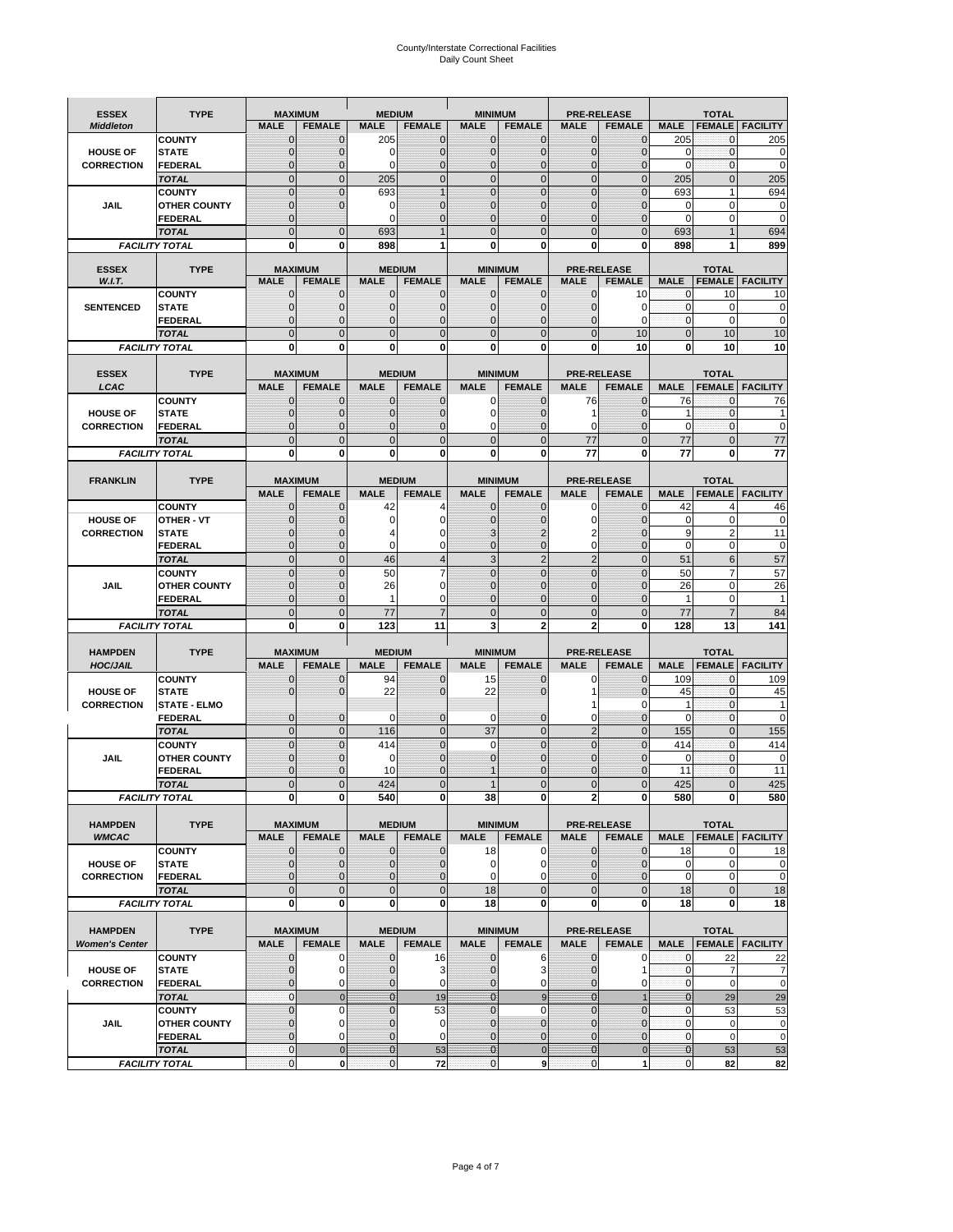| <b>HAMPSHIRE</b>      | <b>TYPE</b>                           | <b>MAXIMUM</b>              |                             | <b>MEDIUM</b>                 |                                |                               | <b>MINIMUM</b>                  | <b>PRE-RELEASE</b>                |                               |                          | <b>TOTAL</b>                  |                            |
|-----------------------|---------------------------------------|-----------------------------|-----------------------------|-------------------------------|--------------------------------|-------------------------------|---------------------------------|-----------------------------------|-------------------------------|--------------------------|-------------------------------|----------------------------|
|                       |                                       | <b>MALE</b>                 | <b>FEMALE</b>               | <b>MALE</b>                   | <b>FEMALE</b>                  | <b>MALE</b>                   | <b>FEMALE</b>                   | <b>MALE</b>                       | <b>FEMALE</b>                 | <b>MALE</b>              | <b>FEMALE</b>                 | <b>FACILITY</b>            |
|                       | <b>COUNTY</b>                         | 0                           | $\mathbf 0$                 | 29                            | $\mathbf 0$                    | 3                             | $\mathbf{0}$                    | 3                                 | $\overline{0}$                | 35                       | 0                             | 35                         |
| <b>HOUSE OF</b>       | <b>STATE</b>                          | $\Omega$                    | 0                           | $\overline{2}$                | $\mathbf{0}$                   | 0                             | $\mathbf{0}$                    | 5                                 | $\overline{0}$                | 7                        | $\mathbf 0$                   | 7                          |
| <b>CORRECTION</b>     | <b>FEDERAL</b>                        | $\mathbf 0$                 | $\mathbf{0}$                | 0                             | $\mathbf{0}$                   | 0                             | $\overline{0}$                  | $\mathbf{0}$                      | $\overline{0}$                | $\mathbf 0$              | $\mathbf{0}$                  | $\mathbf 0$                |
|                       | <b>TOTAL</b>                          | $\mathbf{0}$                | $\mathbf 0$                 | 31                            | $\mathbf{0}$                   | $\overline{3}$                | $\mathbf 0$                     | 8                                 |                               | 42                       | $\mathbf 0$                   | 42                         |
|                       | <b>COUNTY</b>                         | 84                          | 0                           | $\overline{0}$                | $\pmb{0}$                      | $\overline{0}$                | $\overline{0}$                  | $\overline{0}$                    | $\mathbf 0$                   | 84                       | $\mathbf 0$                   | 84                         |
| <b>JAIL</b>           | <b>OTHER COUNTY</b>                   | 0                           | $\mathbf 0$                 | $\mathbf 0$                   | $\pmb{0}$                      | 0                             | $\overline{0}$                  | 0                                 | $\overline{0}$                | 0                        | $\mathbf{0}$                  | 0                          |
|                       | FEDERAL                               | $\mathbf{0}$                | $\mathbf{0}$                | $\overline{2}$                | $\mathbf 0$                    | $\overline{0}$                | $\mathbf{0}$                    | 0                                 | $\overline{0}$                | $\overline{2}$           | $\mathbf 0$                   | $\overline{2}$             |
|                       | <b>TOTAL</b>                          | 84                          | $\mathbf 0$                 | $\overline{2}$                | $\mathbf{0}$                   | $\mathbf 0$                   | $\mathbf{0}$                    | $\mathbf 0$                       |                               | 86                       | $\mathbf 0$                   | 86                         |
|                       | <b>FACILITY TOTAL</b>                 | 84                          | 0                           | 33                            | 0                              | 3                             | 0                               | 8                                 |                               | 128                      | 0                             | 128                        |
| <b>MIDDLESEX</b>      | <b>TYPE</b>                           | <b>MAXIMUM</b>              |                             | <b>MEDIUM</b>                 |                                |                               | <b>MINIMUM</b>                  | <b>PRE-RELEASE</b>                |                               |                          | <b>TOTAL</b>                  |                            |
| E. Cambridge          |                                       | <b>MALE</b>                 | <b>FEMALE</b>               | <b>MALE</b>                   | <b>FEMALE</b>                  | <b>MALE</b>                   | <b>FEMALE</b>                   | <b>MALE</b>                       | <b>FEMALE</b>                 | <b>MALE</b>              | <b>FEMALE</b>                 | <b>FACILITY</b>            |
|                       | <b>COUNTY</b>                         | 0                           | 0                           | C                             | 0                              | 0                             | $\mathbf{0}$                    | 0                                 | 0                             | $\mathbf{0}$             | 0                             | 0                          |
| <b>HOUSE OF</b>       | <b>STATE</b>                          | $\pmb{0}$                   | $\mathbf 0$                 | C                             | $\mathbf 0$                    | $\mathbf{0}$                  | $\mathbf 0$                     | $\mathbf{0}$                      | $\mathbf 0$                   | $\pmb{0}$                | $\mathbf 0$                   | 0                          |
| <b>CORRECTION</b>     | FEDERAL                               | $\mathbf{0}$                | $\mathbf 0$                 | $\mathbf 0$                   | $\mathbf{0}$                   | $\mathbf{0}$                  | $\mathbf{0}$                    | $\mathbf{0}$                      | $\mathbf 0$                   | $\mathbf{0}$             | $\mathbf{0}$                  | 0                          |
|                       | <b>TOTAL</b>                          | $\mathbf{0}$                | $\mathbf{0}$                | $\overline{0}$                | $\mathbf{0}$                   | $\overline{0}$                | $\mathbf{0}$                    | $\mathbf{0}$                      | $\overline{0}$                | $\pmb{0}$                | $\mathbf{0}$                  | $\mathbf 0$                |
|                       | <b>COUNTY</b>                         | $\mathbf{0}$                | $\mathbf 0$                 | $\mathbf 0$                   | $\mathbf{0}$                   | $\mathbf{0}$                  | $\mathbf{0}$                    | $\mathbf{0}$                      | $\mathbf{0}$                  | $\bf 0$                  | $\mathbf{0}$                  | 0                          |
| JAIL                  | <b>OTHER COUNTY</b>                   | $\mathbf{0}$                | $\mathbf 0$                 | $\Omega$                      | $\mathbf{0}$                   | $\mathbf 0$                   | $\mathbf{0}$                    | $\mathbf{0}$                      | $\mathbf 0$                   | $\mathbf{0}$             | $\mathbf{0}$                  | 0                          |
|                       | FEDERAL                               | $\mathbf{0}$                | $\mathbf 0$                 | $\mathbf 0$                   | $\mathbf{0}$                   | $\mathbf{0}$                  | $\mathbf{0}$                    | $\pmb{0}$                         | $\mathbf 0$                   | $\mathbf{0}$             | $\pmb{0}$                     | 0                          |
|                       | <b>TOTAL</b>                          | $\mathbf{0}$                | $\mathbf 0$                 | $\overline{0}$                | $\mathbf 0$                    | $\mathbf 0$                   | $\overline{0}$                  | $\overline{0}$                    | $\mathbf 0$                   | $\mathbf 0$              | $\mathbf 0$                   | $\mathbf 0$                |
|                       | <b>FACILITY TOTAL</b>                 | 0                           | 0                           | $\bf{0}$                      | 0                              | 0                             | 0                               | 0                                 | 0                             | 0                        | 0                             | 0                          |
| <b>MIDDLESEX</b>      |                                       | <b>MAXIMUM</b>              |                             |                               |                                |                               |                                 |                                   |                               |                          |                               |                            |
| <b>Billerica</b>      | <b>TYPE</b>                           | <b>MALE</b>                 | <b>FEMALE</b>               | <b>MALE</b>                   | <b>MEDIUM</b><br><b>FEMALE</b> | <b>MALE</b>                   | <b>MINIMUM</b><br><b>FEMALE</b> | <b>PRE-RELEASE</b><br><b>MALE</b> | <b>FEMALE</b>                 | <b>MALE</b>              | <b>TOTAL</b><br><b>FEMALE</b> | <b>FACILITY</b>            |
|                       | <b>COUNTY</b>                         | O                           | $\mathbf{0}$                | 118                           | $\mathbf 0$                    | 14                            | $\mathbf{0}$                    | 27                                | $\overline{0}$                | 159                      | 0                             | 159                        |
| <b>HOUSE OF</b>       | <b>STATE</b>                          | C                           | $\mathbf{0}$                | $\mathcal{C}$                 | $\mathbf{0}$                   | 0                             | $\mathbf{0}$                    | 0                                 | $\overline{0}$                | 0                        | $\mathbf 0$                   | 0                          |
| <b>CORRECTION</b>     | <b>FEDERAL</b>                        | 0                           | $\bf 0$                     | $\Omega$                      | $\mathbf{0}$                   | 0                             | $\mathbf{0}$                    | 0                                 | $\mathbf 0$                   | 0                        | $\mathbf 0$                   | 0                          |
|                       | <b>TOTAL</b>                          | $\mathbf{0}$                | $\mathbf 0$                 | 118                           | $\mathbf{0}$                   | 14                            | $\mathbf{0}$                    | 27                                | $\overline{0}$                | 159                      | $\mathbf 0$                   | 159                        |
|                       | <b>COUNTY</b>                         | $\Omega$                    | $\mathbf{0}$                | 424                           | $\mathbf{0}$                   | $\overline{0}$                | $\overline{0}$                  | $\mathbf 0$                       | $\overline{0}$                | 424                      | $\mathbf 0$                   | 424                        |
| JAIL                  | <b>OTHER COUNTY</b>                   | 0                           | 0                           | 0                             | $\mathbf 0$                    | $\mathbf{0}$                  | $\overline{0}$                  | 0                                 | $\mathbf 0$                   | 0                        | $\mathbf 0$                   | 0                          |
|                       | <b>FEDERAL</b>                        | 0                           | $\mathbf{0}$                | $\epsilon$                    | $\mathbf{0}$                   | $\overline{0}$                | $\overline{0}$                  | $\overline{0}$                    | $\overline{0}$                | $\mathbf 0$              | $\mathbf{0}$                  | $\mathbf 0$                |
|                       | <b>TOTAL</b>                          | $\overline{0}$              | $\mathbf 0$                 | 424                           | $\mathbf 0$                    | $\overline{0}$                | $\mathbf{0}$                    | $\mathbf{0}$                      | $\mathbf 0$                   | 424                      | $\mathbf 0$                   | 424                        |
|                       |                                       |                             | 0                           | 542                           | 0                              |                               |                                 |                                   |                               |                          |                               |                            |
| <b>FACILITY TOTAL</b> |                                       |                             |                             |                               |                                | 14                            | 0                               | 27                                | 0                             | 583                      | 0                             | 583                        |
|                       |                                       |                             |                             |                               |                                |                               |                                 |                                   |                               |                          |                               |                            |
| <b>NORFOLK</b>        | <b>TYPE</b>                           | <b>MAXIMUM</b>              |                             |                               | <b>MEDIUM</b>                  |                               | <b>MINIMUM</b>                  | <b>PRE-RELEASE</b>                |                               |                          | <b>TOTAL</b>                  |                            |
| Dedham / RT 128       |                                       | <b>MALE</b>                 | <b>FEMALE</b>               | <b>MALE</b>                   | <b>FEMALE</b>                  | <b>MALE</b>                   | <b>FEMALE</b>                   | <b>MALE</b>                       | <b>FEMALE</b>                 | <b>MALE</b>              | <b>FEMALE</b>                 | <b>FACILITY</b>            |
|                       | <b>COUNTY</b>                         | $\Omega$                    | $\mathbf 0$                 | 68                            | $\mathbf 0$                    | 0                             | $\mathbf{0}$                    | 20                                | $\overline{0}$                | 88                       | 0                             | 88                         |
| <b>HOUSE OF</b>       | <b>STATE</b>                          | 0                           | $\mathbf{0}$                | O                             | $\mathbf{0}$                   | $\mathbf 0$                   | $\mathbf{0}$                    | 0                                 | $\overline{0}$                | 0                        | $\mathbf 0$                   | 0                          |
| <b>CORRECTION</b>     | <b>FEDERAL</b>                        | $\mathbf 0$<br>$\mathbf{0}$ | 0                           | 0                             | $\mathbf 0$<br>$\mathbf{0}$    | 0                             | $\overline{0}$<br>$\mathbf{0}$  | 0                                 | $\mathbf 0$                   | $\mathbf 0$              | $\mathbf 0$                   | 0                          |
|                       | <b>TOTAL</b><br><b>COUNTY</b>         | $\mathbf 0$                 | $\mathbf 0$<br>$\mathbf 0$  | 68<br>208                     | $\mathbf{0}$                   | $\mathbf 0$<br>$\overline{0}$ | $\overline{0}$                  | 20<br>$\mathbf 0$                 | $\mathbf 0$<br>$\overline{0}$ | 88<br>208                | $\mathbf{0}$<br>$\mathbf 0$   | 88<br>208                  |
| <b>JAIL</b>           | INS                                   | $\mathbf{0}$                | 0                           | 0                             | $\mathbf 0$                    | $\mathbf{0}$                  | $\overline{0}$                  | 0                                 | 0                             | $\mathbf 0$              | 0                             | 0                          |
|                       | FEDERAL                               | $\overline{0}$              | $\mathbf 0$                 | 60                            | $\mathbf 0$                    | $\overline{0}$                | $\overline{0}$                  | $\overline{0}$                    | $\overline{0}$                | 60                       | $\mathbf{0}$                  | 60                         |
|                       | <b>TOTAL</b>                          | $\overline{0}$              | $\overline{0}$              | 268                           | $\mathbf 0$                    | $\overline{0}$                | $\mathbf 0$                     | $\overline{0}$                    | $\overline{0}$                | 268                      | $\overline{0}$                | 268                        |
|                       | <b>FACILITY TOTAL</b>                 | 0                           | 0                           | 336                           | 0                              | 0                             | 0                               | 20                                | 0                             | 356                      | 0                             | 356                        |
|                       |                                       |                             |                             |                               |                                |                               |                                 |                                   |                               |                          |                               |                            |
| <b>NORFOLK</b>        | <b>TYPE</b>                           | <b>MAXIMUM</b>              |                             |                               | <b>MEDIUM</b>                  |                               | <b>MINIMUM</b>                  |                                   | <b>PRE-RELEASE</b>            |                          | <b>TOTAL</b>                  |                            |
| <b>Braintree</b>      |                                       | <b>MALE</b>                 | <b>FEMALE</b>               | <b>MALE</b>                   | <b>FEMALE</b>                  | <b>MALE</b>                   | <b>FEMALE</b>                   | <b>MALE</b>                       | <b>FEMALE</b>                 | <b>MALE</b>              | <b>FEMALE</b>                 | <b>FACILITY</b>            |
|                       | <b>COUNTY</b>                         | 0                           | 0                           | $\mathbf 0$                   | 0                              | $\mathbf{0}$                  | $\mathbf{0}$                    | 0                                 | 0                             | 0                        | 0                             | 0                          |
| <b>HOUSE OF</b>       | <b>STATE</b>                          | $\overline{0}$              | $\mathbf{0}$                | $\mathbf 0$                   | $\mathbf{0}$                   | $\mathbf{0}$                  | $\overline{0}$                  | 0                                 | $\overline{0}$                | $\mathbf{0}$             | $\mathbf{0}$                  | $\overline{0}$             |
| <b>CORRECTION</b>     | <b>FEDERAL</b>                        | $\mathbf 0$<br>$\mathbf{0}$ | $\mathbf 0$<br>$\mathbf{0}$ | $\mathbf 0$<br>$\overline{0}$ | $\mathbf 0$<br>$\pmb{0}$       | $\mathbf 0$<br>$\mathbf 0$    | $\overline{0}$<br>$\mathbf 0$   | 0<br>$\mathbf 0$                  | $\mathbf 0$<br>$\pmb{0}$      | $\pmb{0}$<br>$\mathbf 0$ | $\mathbf 0$<br>$\pmb{0}$      | 0<br>$\mathbf 0$           |
|                       | <b>TOTAL</b><br><b>FACILITY TOTAL</b> | $\mathbf{0}$                | 0                           | 0                             | $\mathbf 0$                    | $\mathbf{0}$                  | <sub>0</sub>                    | $\mathbf 0$                       | 0                             | $\mathbf 0$              | $\mathbf 0$                   | $\mathbf{0}$               |
|                       |                                       |                             |                             |                               |                                |                               |                                 |                                   |                               |                          |                               |                            |
| <b>PLYMOUTH</b>       | <b>TYPE</b>                           |                             | <b>MAXIMUM</b>              |                               | <b>MEDIUM</b>                  |                               | <b>MINIMUM</b>                  |                                   | <b>PRE-RELEASE</b>            |                          | <b>TOTAL</b>                  |                            |
|                       |                                       | <b>MALE</b>                 | <b>FEMALE</b>               | <b>MALE</b>                   | <b>FEMALE</b>                  | <b>MALE</b>                   | <b>FEMALE</b>                   | <b>MALE</b>                       | <b>FEMALE</b>                 | <b>MALE</b>              |                               | <b>FEMALE</b> FACILITY     |
|                       | <b>COUNTY</b>                         | $\mathbf{0}$                | $\mathbf{0}$                | 76                            | $\mathbf{0}$                   | $\mathbf 0$                   | $\mathbf{0}$                    | $\mathbf 0$                       | $\mathbf{0}$                  | 76                       | $\mathbf 0$                   | 76                         |
| <b>HOUSE OF</b>       | <b>STATE</b>                          | $\mathbf{0}$                | $\mathbf{0}$                | 30                            | $\mathbf 0$                    | $\mathbf 0$                   | $\mathbf 0$                     | $\mathbf 0$                       | $\mathbf 0$                   | 30                       | $\mathbf 0$                   | 30                         |
| <b>CORRECTION</b>     | <b>FEDERAL</b>                        | $\mathbf{0}$                | $\mathbf 0$                 | 0                             | $\mathbf{0}$                   | $\mathbf 0$                   | $\mathbf{0}$                    | 0                                 | $\mathbf{0}$                  | $\mathbf 0$              | $\mathbf 0$                   | $\mathbf 0$                |
|                       | <b>DYS</b>                            | $\mathbf{0}$                | $\mathbf{0}$                | $\mathbf 0$                   | $\mathbf 0$                    | $\mathbf 0$                   | $\mathbf{0}$                    | $\mathbf 0$                       | $\mathbf 0$                   | $\mathbf{0}$             | $\overline{0}$                | $\mathbf 0$                |
|                       | <b>TOTAL</b>                          | $\mathbf 0$                 | $\mathbf 0$                 | 106                           | $\mathbf 0$                    | $\mathbf 0$                   | $\mathbf 0$                     | $\mathbf 0$                       | $\pmb{0}$                     | 106                      | $\mathbf{0}$                  | 106                        |
|                       | <b>COUNTY</b>                         | $\overline{0}$              | $\mathbf 0$                 | 210                           | $\pmb{0}$                      | $\mathbf 0$                   | $\pmb{0}$                       | $\mathbf 0$                       | $\pmb{0}$                     | 210                      | $\mathbf 0$                   | 210                        |
| JAIL                  | <b>OTHER COUNTY</b>                   | $\mathbf{0}$                | $\mathbf{0}$                | 117                           | $\mathbf 0$                    | $\mathbf 0$                   | $\mathbf{0}$                    | $\mathbf 0$                       | $\mathbf{0}$                  | 117                      | $\bf{0}$                      | 117                        |
|                       | <b>FEDERAL</b>                        | $\Omega$<br>$\Omega$        | $\bf 0$<br>$\mathbf 0$      | 187<br>$\mathbf 0$            | $\mathbf 0$<br>$\mathbf{0}$    | $\mathbf 0$<br>$\overline{0}$ | $\mathbf{0}$<br>$\mathbf 0$     | 0<br>$\overline{0}$               | $\mathbf 0$<br>$\mathbf 0$    | 187                      | $\mathbf{0}$<br>$\mathbf{0}$  | 187                        |
|                       | 52A's<br>Non 52A's                    | $\mathbf{0}$                | $\mathbf{0}$                | $\mathbf 0$                   | $\mathbf 0$                    | $\mathbf 0$                   | $\mathbf 0$                     | $\mathbf 0$                       | $\mathbf 0$                   | 0<br>$\mathbf 0$         | $\mathbf 0$                   | $\mathbf 0$<br>$\mathbf 0$ |
|                       | <b>TOTAL</b>                          | $\overline{0}$              | $\mathbf 0$                 | 514                           | $\mathbf 0$                    | $\overline{0}$                | $\overline{0}$                  | $\mathbf 0$                       | $\pmb{0}$                     | 514                      | $\mathbf 0$                   | 514                        |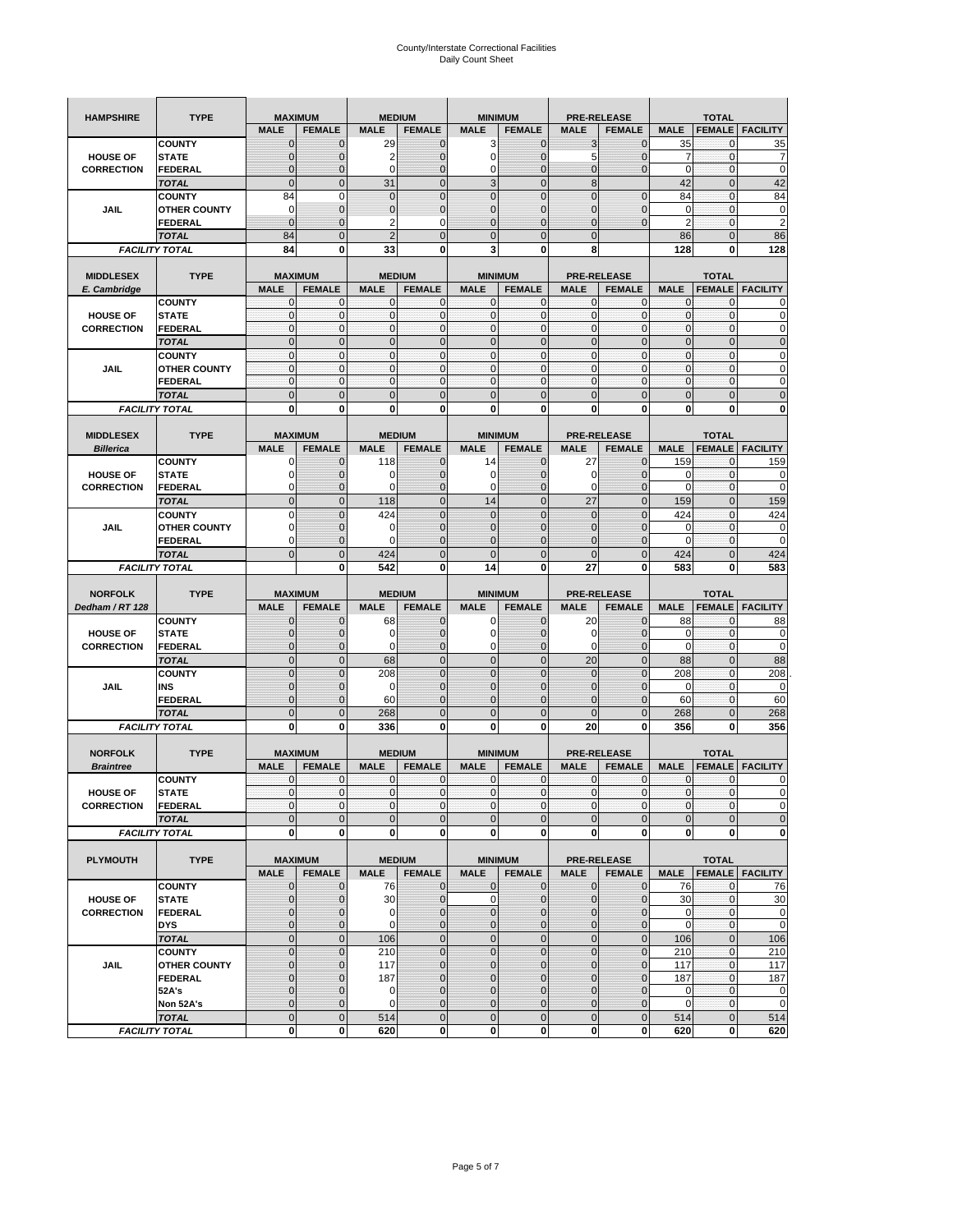# County/Interstate Correctional Facilities Daily Count Sheet

| <b>SUFFOLK</b>        | <b>TYPE</b>           |                              | <b>MAXIMUM</b> | <b>MEDIUM</b> |                |                | <b>MINIMUM</b> |                | <b>PRE-RELEASE</b> |             | <b>TOTAL</b>  |                 |
|-----------------------|-----------------------|------------------------------|----------------|---------------|----------------|----------------|----------------|----------------|--------------------|-------------|---------------|-----------------|
| <b>Nashua Street</b>  |                       | <b>MALE</b>                  | <b>FEMALE</b>  | <b>MALE</b>   | <b>FEMALE</b>  | <b>MALE</b>    | <b>FEMALE</b>  | <b>MALE</b>    | <b>FEMALE</b>      | <b>MALE</b> | <b>FEMALE</b> | <b>FACILITY</b> |
|                       | <b>COUNTY</b>         | $\Omega$                     | $\Omega$       | 432           | 0              | $\mathbf{0}$   | $\Omega$       | $\Omega$       | $\Omega$           | 432         | $\Omega$      | 432             |
| <b>JAIL</b>           | <b>OTHER COUNTY</b>   | $\Omega$                     | 0              | $\Omega$      | 0              | $\Omega$       | $\Omega$       | $\Omega$       | 0                  | $\Omega$    | $\Omega$      | 0               |
|                       | <b>FEDERAL</b>        | $\Omega$                     | $\Omega$       | 0             | 0              | $\mathbf{0}$   | $\Omega$       | $\Omega$       | $\Omega$           | $\Omega$    | $\Omega$      | $\Omega$        |
|                       | <b>TOTAL</b>          | $\mathbf{0}$                 | $\overline{0}$ | 432           | $\overline{0}$ | $\overline{0}$ | $\overline{0}$ | $\Omega$       | $\Omega$           | 432         | $\Omega$      | 432             |
|                       | <b>FACILITY TOTAL</b> | 0                            | 0              | 432           | 0              | $\mathbf{0}$   | $\bf{0}$       | $\mathbf{0}$   | 0                  | 432         | 0             | 432             |
|                       |                       |                              |                |               |                |                |                |                |                    |             |               |                 |
| <b>SUFFOLK</b>        | <b>TYPE</b>           | <b>MAXIMUM</b>               |                | <b>MEDIUM</b> |                |                | <b>MINIMUM</b> |                | <b>PRE-RELEASE</b> |             | <b>TOTAL</b>  |                 |
| South Bay             |                       | <b>MALE</b>                  | <b>FEMALE</b>  | <b>MALE</b>   | <b>FEMALE</b>  | <b>MALE</b>    | <b>FEMALE</b>  | <b>MALE</b>    | <b>FEMALE</b>      | <b>MALE</b> | <b>FEMALE</b> | <b>FACILITY</b> |
|                       | <b>COUNTY</b>         | $\mathbf{0}$                 | $\mathbf{0}$   | 349           | 157            | $\mathbf{0}$   | $\mathbf{0}$   | 6              | 2                  | 355         | 159           | 514             |
| <b>HOUSE OF</b>       | <b>STATE</b>          | ŋ                            | 0              | $\Omega$      |                | $\Omega$       | $\Omega$       | $\Omega$       | $\Omega$           | $\Omega$    |               | 1               |
| <b>CORRECTION</b>     | FEDERAL               | $\Omega$                     | $\mathbf{0}$   | O             | 0              | $\mathbf{0}$   | $\mathbf{0}$   | $\Omega$       | 0                  | $\Omega$    | $\Omega$      | $\Omega$        |
|                       | <b>TOTAL</b>          | $\mathbf{0}$                 | $\overline{0}$ | 349           | 158            | $\overline{0}$ | $\overline{0}$ | 6              | $\overline{2}$     | 355         | 160           | 515             |
|                       | <b>FACILITY TOTAL</b> | $\bf{0}$                     | 0              | 349           | 158            | $\mathbf{0}$   | $\mathbf{0}$   | 6              | $\overline{2}$     | 355         | 160           | 515             |
|                       |                       |                              |                |               |                |                |                |                |                    |             |               |                 |
| <b>WORCESTER</b>      |                       | <b>MAXIMUM</b>               |                | <b>MEDIUM</b> |                |                | <b>MINIMUM</b> |                | <b>PRE-RELEASE</b> |             | <b>TOTAL</b>  |                 |
|                       |                       | <b>MALE</b>                  | <b>FEMALE</b>  | <b>MALE</b>   | <b>FEMALE</b>  | <b>MALE</b>    | <b>FEMALE</b>  | <b>MALE</b>    | <b>FEMALE</b>      | <b>MALE</b> | <b>FEMALE</b> | <b>FACILITY</b> |
|                       | <b>COUNTY</b>         |                              |                |               |                |                |                |                |                    | 171         | $\Omega$      | 171             |
| <b>HOUSE OF</b>       | <b>STATE</b>          |                              |                |               |                |                |                |                |                    | 0           | 0             | 0               |
| <b>CORRECTION</b>     | FEDERAL               |                              |                |               |                |                |                |                |                    | $\Omega$    | $\Omega$      | $\Omega$        |
|                       | <b>TOTAL</b>          | $\Omega$                     | $\Omega$       | $\Omega$      | $\overline{0}$ | $\Omega$       | $\mathbf{0}$   | $\Omega$       | $\Omega$           | 171         | $\Omega$      | 171             |
|                       | <b>COUNTY</b>         |                              |                |               |                |                |                |                |                    | 387         | $\Omega$      | 387             |
| <b>JAIL</b>           | <b>OTHER COUNTY</b>   |                              |                |               |                |                |                |                |                    | 0           | 0             | 0               |
|                       | FEDERAL               |                              |                |               |                |                |                |                |                    | $\Omega$    | $\Omega$      | $\Omega$        |
|                       | <b>TOTAL</b>          | $\Omega$                     | $\Omega$       | $\Omega$      | $\mathbf{0}$   | $\mathbf 0$    | $\mathbf 0$    | $\overline{0}$ | $\Omega$           | 387         | $\Omega$      | 387             |
|                       | <b>FACILITY TOTAL</b> | $\bf{0}$                     | $\mathbf{0}$   | $\Omega$      | $\mathbf{0}$   | $\mathbf{0}$   | $\bf{0}$       | $\mathbf 0$    | 0                  | 558         | O             | 558             |
|                       |                       |                              |                |               |                |                |                |                |                    |             |               |                 |
| <b>FEDERAL BUREAU</b> |                       | <b>STATE</b>                 |                |               |                |                |                |                |                    |             |               |                 |
| OF PRISONS            | <b>TYPE</b>           | <b>TOTAL</b><br><b>STATE</b> | 11             |               |                |                |                |                |                    |             |               |                 |
| <b>DYS</b>            | <b>TYPE</b>           | <b>TOTAL</b>                 | 1              |               |                |                |                |                |                    |             |               |                 |
|                       |                       | <b>STATE</b>                 |                |               |                |                |                |                |                    |             |               |                 |
| <b>INTERSTATES</b>    | <b>TYPE</b>           | <b>TOTAL</b>                 | 78             |               |                |                |                |                |                    |             |               |                 |

\*Data for county facilities is provided by the MA County Sheriffs.